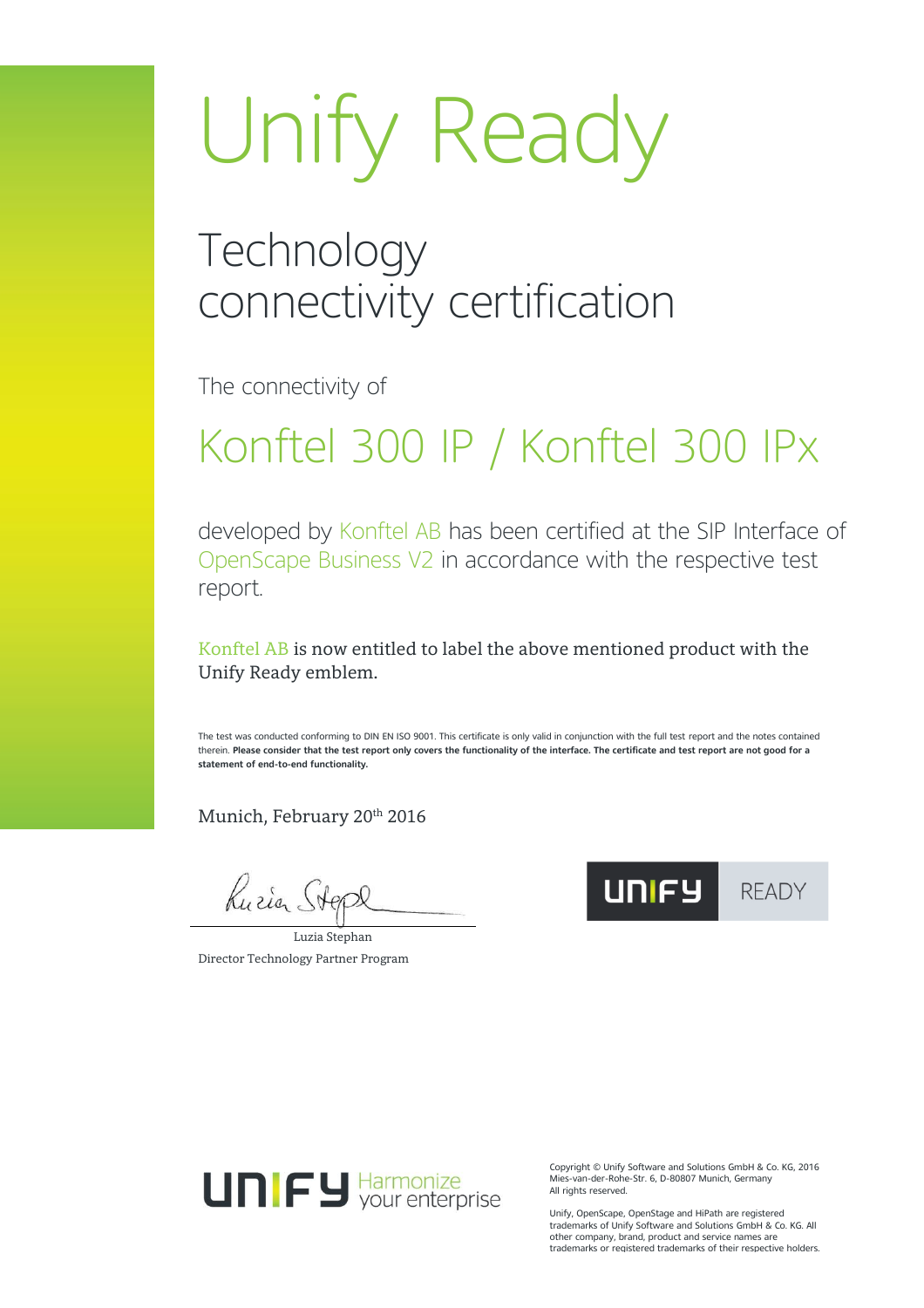# Unify Ready

#### **Technology** connectivity certification

The connectivity of

## Konftel 300 IP / Konftel 300 IPx

developed by Konftel AB has been certified at the SIP Interface of OpenScape 4000 V7 in accordance with the respective test report.

Konftel AB is now entitled to label the above mentioned product with the Unify Ready emblem.

The test was conducted conforming to DIN EN ISO 9001. This certificate is only valid in conjunction with the full test report and the notes contained therein. **Please consider that the test report only covers the functionality of the interface. The certificate and test report are not good for a statement of end-to-end functionality.**

Munich, February 20<sup>th</sup> 2017

Kuria Ste

Luzia Stephan Director Technology Partner Program





Copyright © Unify Software and Solutions GmbH & Co. KG, 2016 Mies-van-der-Rohe-Str. 6, D-80807 Munich, Germany All rights reserved.

Unify, OpenScape, OpenStage and HiPath are registered trademarks of Unify Software and Solutions GmbH & Co. KG. All other company, brand, product and service names are trademarks or registered trademarks of their respective holders.